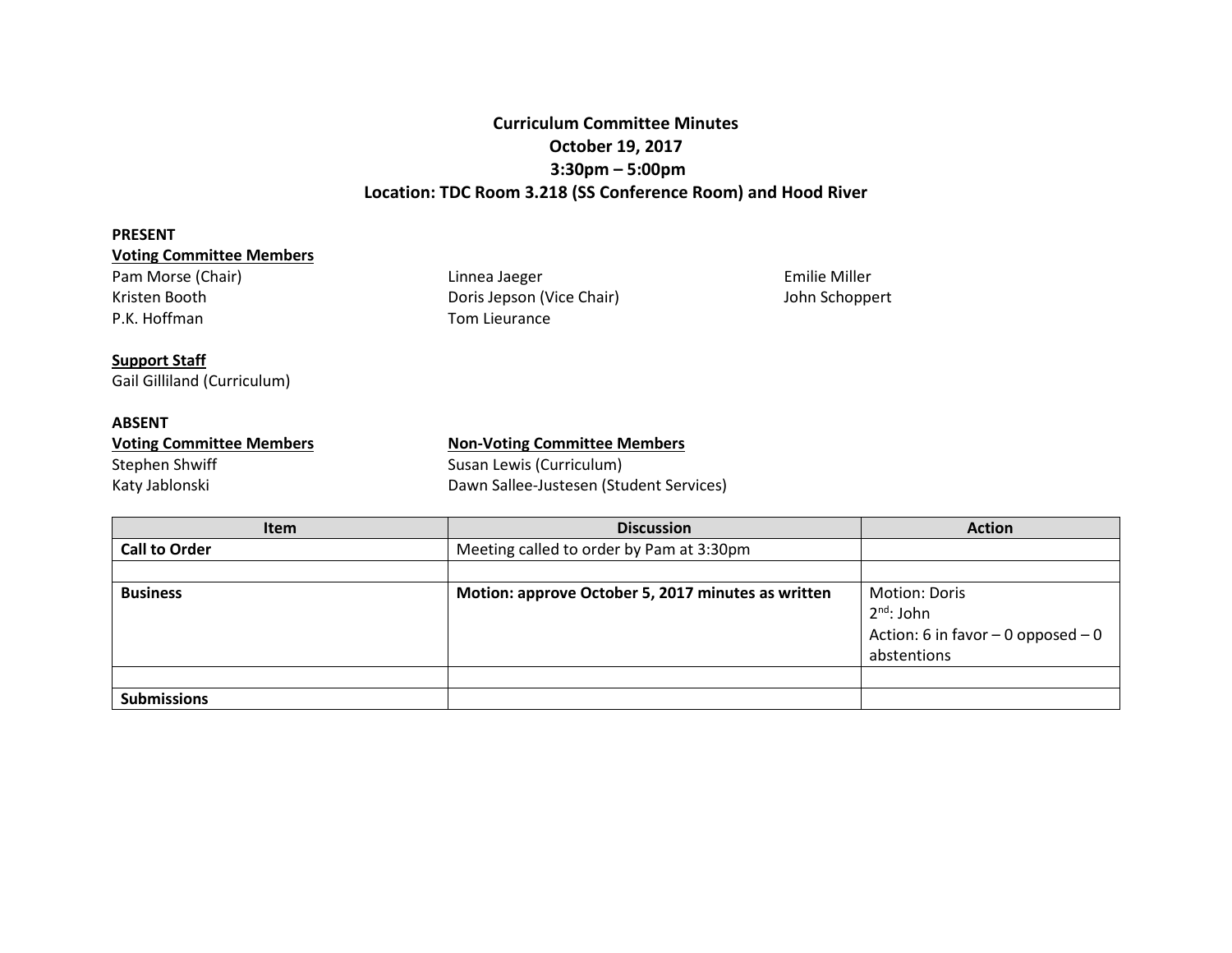| 1. ART 232 Drawing II - Studio (Course<br>revision: requisites, description,<br>repeatability)       | Pk stated that he was not in favor of this approach for<br>ART courses. This approach sets up art on an art<br>appreciation level and it diminishes the product. He<br>would prefer PCC's approach. He would like to see ART<br>providing the student with a more in-depth<br>opportunity. The art student needs to be able to<br>develop skill and talent over a longer time period than<br>3 terms for credit. He would like it to be known that he<br>has chosen to abstain from this vote.<br>There was much discussion regarding why this change<br>for this course and how long has it been on the books<br>this way. Susan's e-mail was read to the committee. It<br>was explained that ART 230 can be taken for credit 1<br>term and ART 232 taken 2 terms for credit. A brief | <b>Motion: Doris</b><br>$2^{nd}$ : Tom<br>Action: 6 in favor $-$ 0 opposed $-1$<br>abstentions |
|------------------------------------------------------------------------------------------------------|----------------------------------------------------------------------------------------------------------------------------------------------------------------------------------------------------------------------------------------------------------------------------------------------------------------------------------------------------------------------------------------------------------------------------------------------------------------------------------------------------------------------------------------------------------------------------------------------------------------------------------------------------------------------------------------------------------------------------------------------------------------------------------------|------------------------------------------------------------------------------------------------|
|                                                                                                      | history of last year's timeline with the art submission<br>was discussed.<br>Motion: approve as written                                                                                                                                                                                                                                                                                                                                                                                                                                                                                                                                                                                                                                                                                |                                                                                                |
| 2. ART 271 Printmaking II - Studio<br>(Course revision: requisites,<br>description, repeatability)   | Motion: approve as written                                                                                                                                                                                                                                                                                                                                                                                                                                                                                                                                                                                                                                                                                                                                                             | <b>Motion: Doris</b><br>$2^{nd}$ : John<br>Action: 7 in favor $-0$ opposed $-0$<br>abstentions |
| ART 287 Watercolor II - Studio<br>3.<br>(Course revision: requisites,<br>description, repeatability) | Motion: approve as written                                                                                                                                                                                                                                                                                                                                                                                                                                                                                                                                                                                                                                                                                                                                                             | <b>Motion: Tom</b><br>$2nd$ Emily<br>Action: 7 in favor $-$ 0 opposed $-$ 0<br>abstentions     |
| <b>Discussion Items</b>                                                                              |                                                                                                                                                                                                                                                                                                                                                                                                                                                                                                                                                                                                                                                                                                                                                                                        |                                                                                                |
| 1. Procedure for updating CLO<br>information in CCOGs                                                | Discussion regarding identifying individual<br>responsibility of each step of the process progressed.<br>There was conversation regarding who would do<br>what. It was concluded that these roles should be<br>identified on the process before the process could be<br>approved. There was some question regarding what                                                                                                                                                                                                                                                                                                                                                                                                                                                               |                                                                                                |